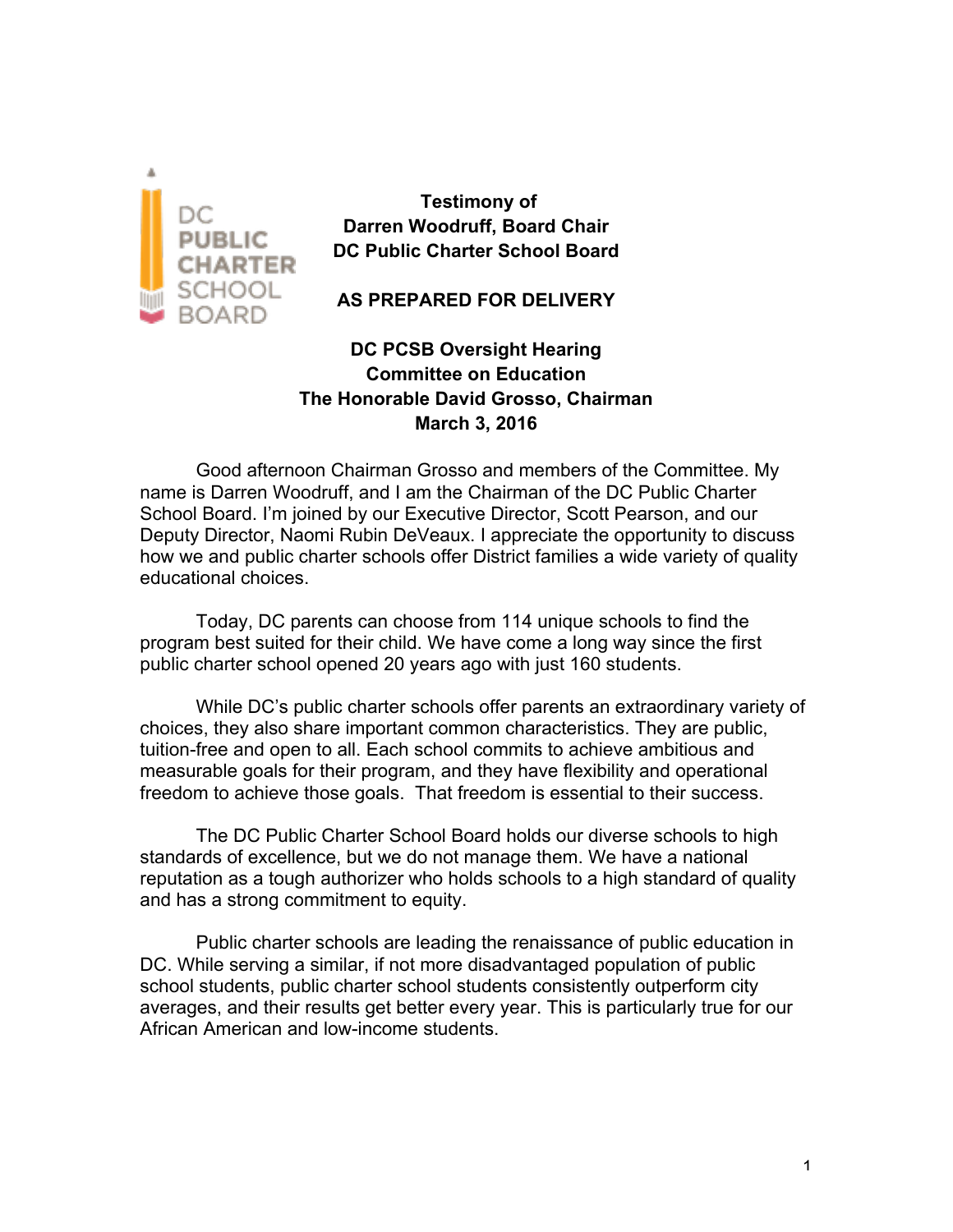Public charter schools are popular among families, with more than 8,000 individual students on charter waitlists. Overall, public charter school enrollment continues to grow across the city. Combined with DCPS' resurgence, DC's public schools have recorded seven straight years of citywide enrollment growth, while the charter market share has remained essentially unchanged for the past three years.

Each year we've strengthened our academic and fiscal oversight and our efforts to ensure public charter schools serve all children. To highlight a few of our accomplishments last year:

- First, we opened four new public charter schools, three of which focus on high-risk populations: students with disabilities and students in foster care.
- Secondly, we released the first Adult Education Performance Management Framework, or PMF, with tiers this year. This brings our high standard of accountability we have applied to K-12 public charter schools to our adult public charter schools.
- Third, our ongoing focus on attendance and school discipline continues to produce results. Since we began this focus four years ago expulsions are down by nearly 2/3rds, out of school suspensions are down by 1/3<sup>rd</sup> and in-seat attendance increased by 3 percentage points in the last three years.
- And lastly, regarding school finance, this year we strengthened the standards in our Financial Accountability Report Cards.

We have more work to do. The recent PARCC results showed us how far we still need to travel to ensure all our students are ready for college or a career. And they highlight the stark achievement gaps between different racial and economic groups, English Language Learners, and students with disabilities.

We often talk about the quality of public charter schools using numbers and statistics but I'd like to share with you a sampling of the wide variety of features and instructional approaches that families can choose.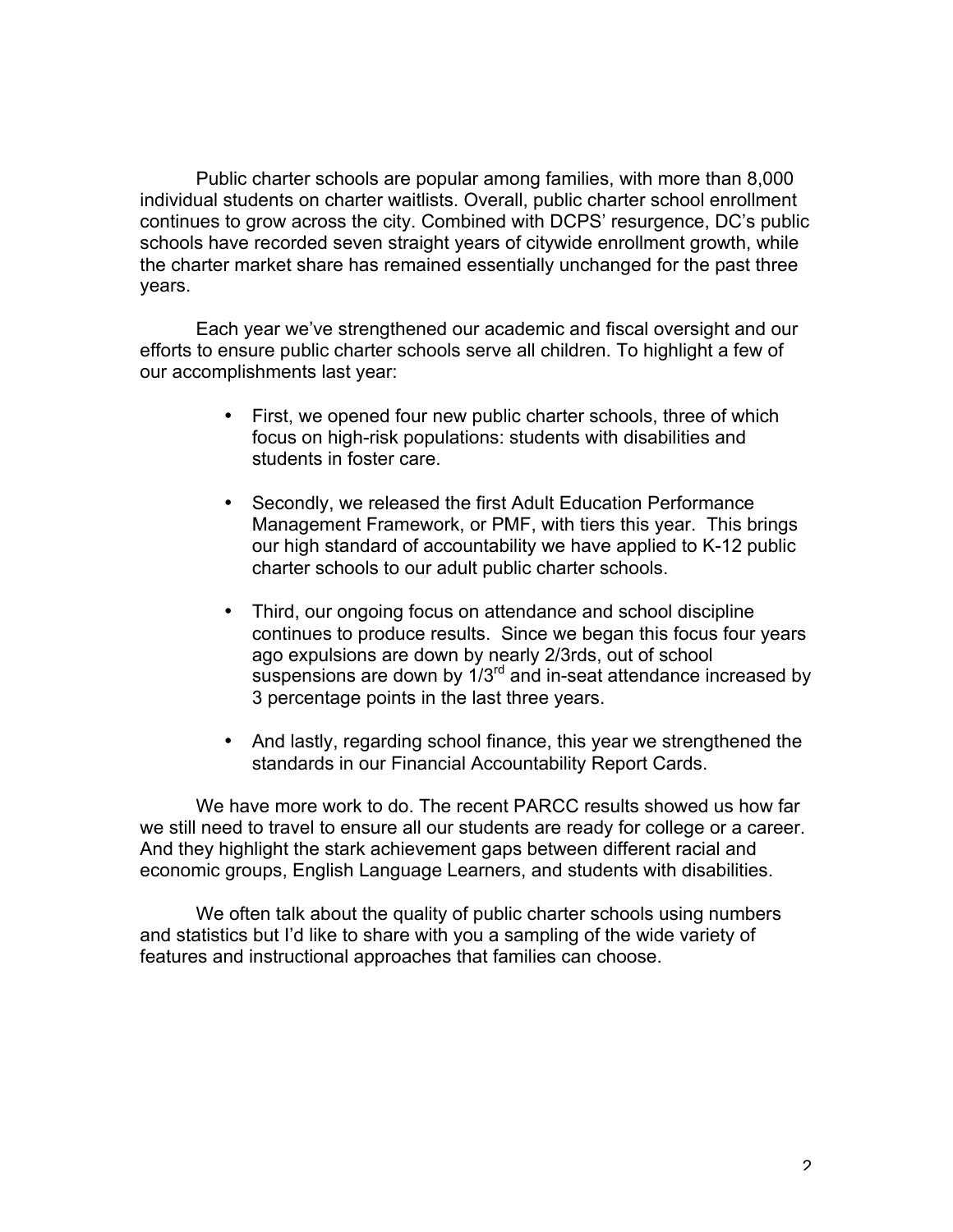## **Language Immersion**

Our eight language immersion public charter schools are very popular, and the waitlists to get into them are quite long. Families can choose for their children to learn in Spanish, French, Chinese, or Hebrew.

One exciting opportunity some immersion students have is to study abroad. For example, fifth graders in the Spanish immersion program at Elsie Whitlow Stokes Public Charter School attend a week-long intensive cultural and language studies program in Panama. In addition to their language studies, students ride on a boat through the Panama Canal, and travel to Kuna Yala Island, where they visit an indigenous Guna school and play soccer with local students.

## **Personalized Instruction**

Public charter schools are also leading the way in tailoring their teaching methods. Using small teacher ratios that provide rigorous academics, many of these schools have extended day, year or summer learning programs to ensure students stay on track academically.

There are more than 60 schools in the District which personalize instruction for their students. One of them is Roots Public Charter School, a Ward 4 school in its  $16<sup>th</sup>$  year of operation.

Boasting zero suspensions and expulsions, 93% attendance rate, and small class sizes, Roots is located in the only public one-room schoolhouse in the city. The school is based on an African roots theme that engages their students and makes their learning relevant. Roots also offers a free eight-week summer learning program for their students.

This year Roots became one of the top performing public charter schools on the PARCC test.

## **Special Education Students**

Public charter schools are getting better and better at serving students with disabilities. Washington Global Public Charter School, a brand new school in Ward 6, offers a project-based, student-centered curriculum with an international focus. Students who receive special education services make up nearly a quarter of their student population. Through small learning communities that meet twice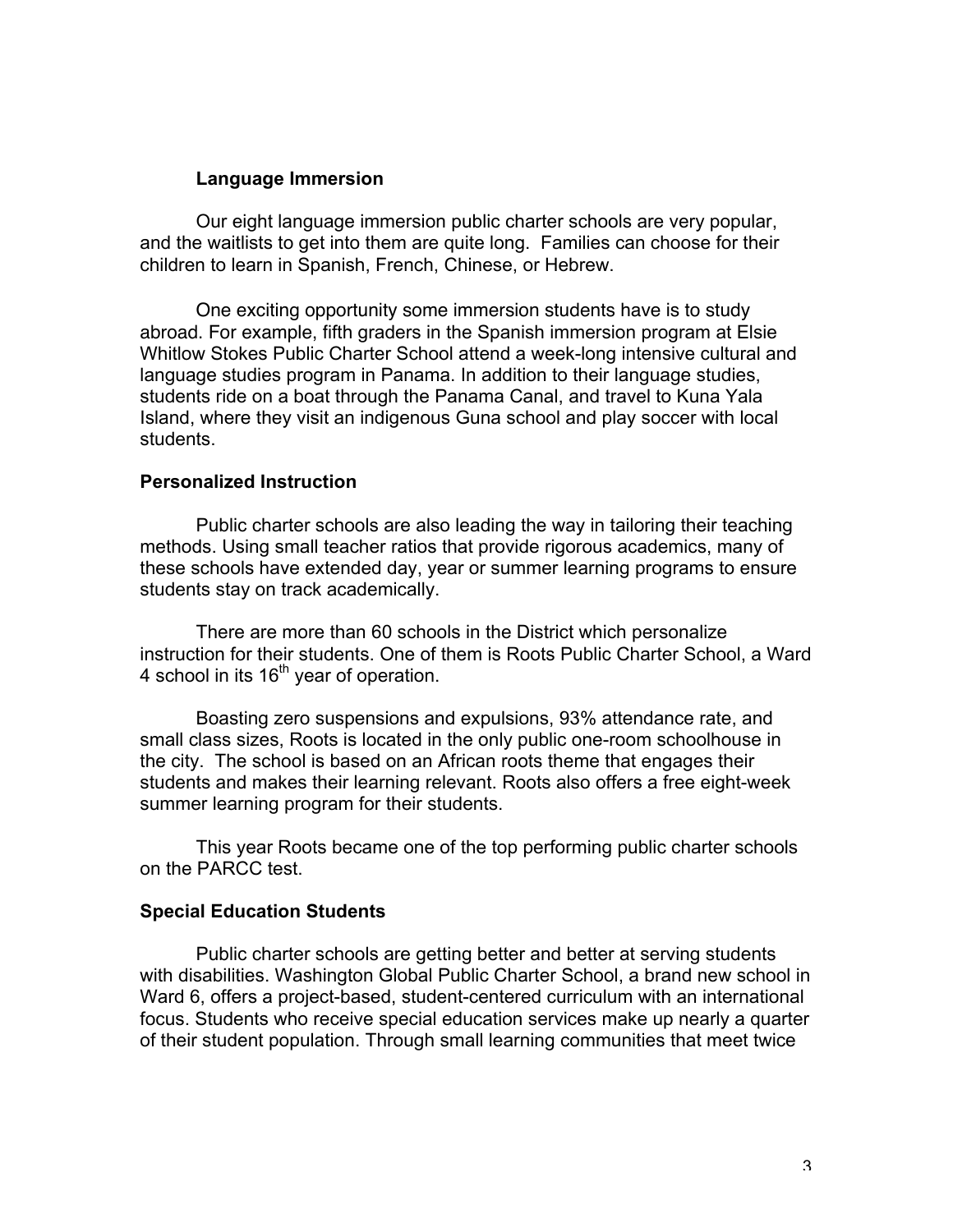per day, students with disabilities receive one to one instruction while all other students work on research-based projects. A partnership with George Washington University offers all students free unlimited academic support four days a week, further enhancing their ability to educate all students.

It is our priority to ensure that all public charter schools serve students equitably, especially those with disabilities. One way we do that is through our Mystery Caller Program which was developed to guarantee that schools follow open enrollment policies. We call schools posing as parents and guardians of students with disabilities to ensure that schools are providing correct information and not pushing families away.

Last week, our staff completed this year's Mystery Caller Program. Of the 114 schools contacted, only one school had pattern of violations. We're proud of these results.

## **Early Childhood**

A great early childhood school helps to bridge the achievement gap. In DC, families can choose from roughly 50 public charter schools that educate more than 6,000 prekindergarten students. An example is Friendship Armstrong Public Charter School in Ward 5.

At Friendship Armstrong's Reggio Emilia Center, three pre-k classes learn in an open-space, which encourages students to move freely and explore with their peers while the teachers provide small group instruction. In keeping with the Reggio philosophy that "the environment is the child's third teacher," the space is filled with natural and found objects that children work with and manipulate through art projects. Teachers are considered collaborators and colearners with the students, and parents have a particularly prominent role. As one of just two public Reggio programs in the District, this is an exciting offering in the public charter sector.

\*\*\*\*

As I conclude my testimony, I want to note that we have recently completed the first meeting of the Cross-Sector Task Force which we hope will foster a public education system that works better for Washington DC families. We look forward to collaborating not only through this task force, but every day, with you, the Council and our partners at DCPS, OSSE and DME.